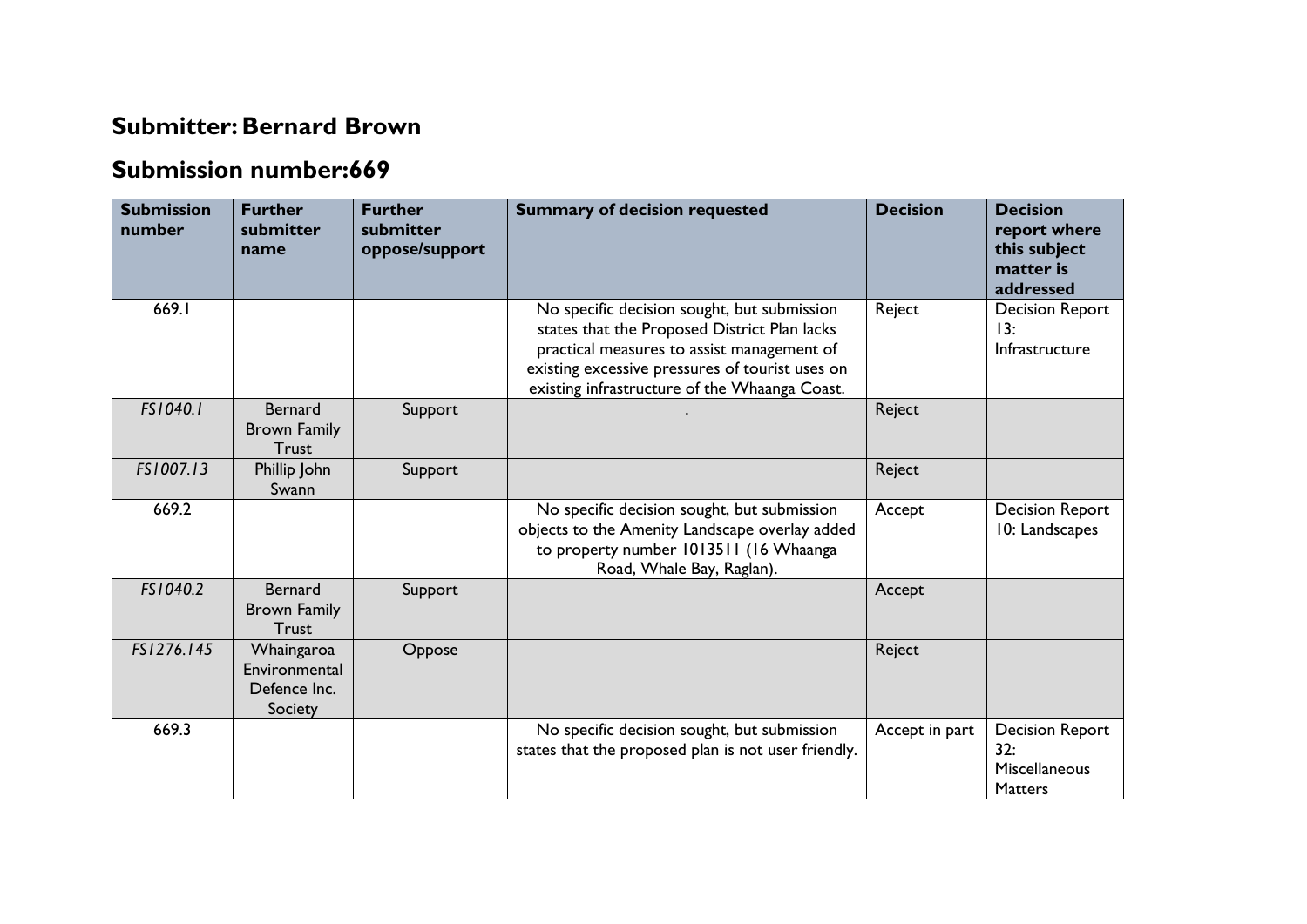| <b>Submission</b><br>number | <b>Further</b><br>submitter<br>name                    | <b>Further</b><br>submitter<br>oppose/support | <b>Summary of decision requested</b>                                                                                                                               | <b>Decision</b> | <b>Decision</b><br>report where<br>this subject<br>matter is<br>addressed |
|-----------------------------|--------------------------------------------------------|-----------------------------------------------|--------------------------------------------------------------------------------------------------------------------------------------------------------------------|-----------------|---------------------------------------------------------------------------|
| FS1040.3                    | <b>Bernard</b><br><b>Brown Family</b><br><b>Trust</b>  | Support                                       |                                                                                                                                                                    | Accept in part  |                                                                           |
| 669.4                       |                                                        |                                               | Amend the Rural zoning of the property located<br>at 759 Wainui Road, Raglan (Property Number<br>1013542) to reflect the use of the property, e.g.<br>Residential. | Reject          | <b>Decision Report</b><br>28A: Zoning -<br>Raglan                         |
| FS1040.4                    | <b>Bernard</b><br><b>Brown Family</b><br><b>Trust</b>  | Support                                       |                                                                                                                                                                    | Reject          |                                                                           |
| FS1276.146                  | Whaingaroa<br>Environmental<br>Defence Inc.<br>Society | Oppose                                        |                                                                                                                                                                    | Accept          |                                                                           |
| FS1387.131                  | Mercury NZ<br>Limited for<br>Mercury D                 | Oppose                                        |                                                                                                                                                                    | Accept          |                                                                           |
| 669.5                       |                                                        |                                               | Delete the Outstanding Natural Landscape from<br>the property located at 759 Wainui Road, Raglan<br>(Property Number 1013542).                                     | Accept          | <b>Decision Report</b><br>10: Landscapes                                  |
| FS1040.5                    | <b>Bernard</b><br><b>Brown Family</b><br><b>Trust</b>  | Support                                       |                                                                                                                                                                    | Accept          |                                                                           |
| FS1276.147                  | Whaingaroa<br>Environmental<br>Defence Inc.<br>Society | Oppose                                        |                                                                                                                                                                    | Reject          |                                                                           |